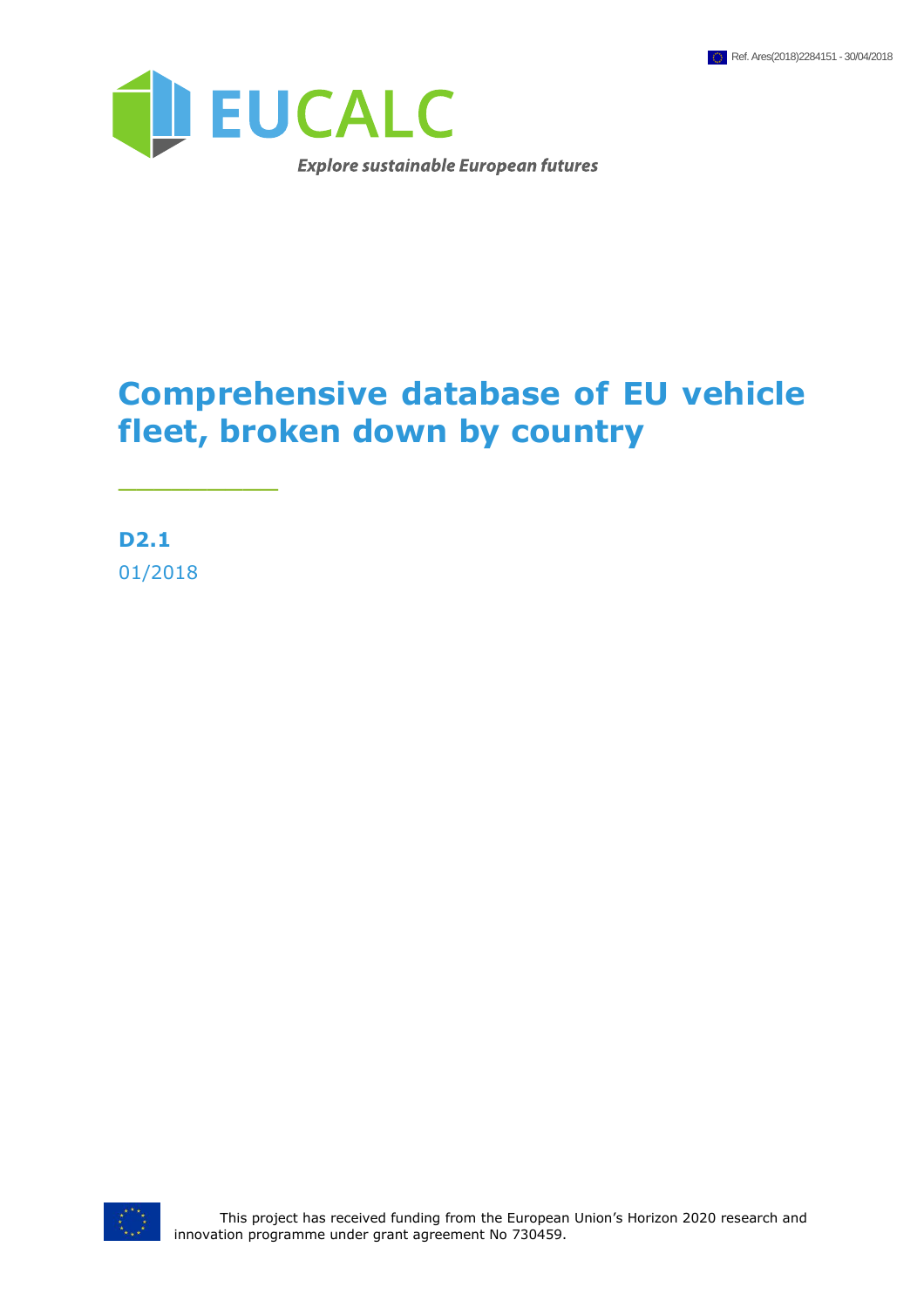

| <b>Project Acronym and</b><br><b>Name</b> | EU Calculator: trade-offs and pathways towards<br>sustainable and low-carbon European Societies - EUCalc |
|-------------------------------------------|----------------------------------------------------------------------------------------------------------|
| <b>Grant Agreement</b><br><b>Number</b>   | 730459                                                                                                   |
| <b>Document Type</b>                      | Deliverable                                                                                              |
| <b>Work Package</b>                       | WP <sub>2</sub>                                                                                          |
| <b>Document Title</b>                     | A comprehensive database of EU vehicle fleet, broken<br>down by country                                  |
| <b>Main authors</b>                       | E.Taylor, M.Cornet, J.Pestiaux                                                                           |
| Partner in charge                         | <b>CLIMACT</b>                                                                                           |
| <b>Contributing partners</b>              | Imperial College, OGUT                                                                                   |
| <b>Release date</b>                       |                                                                                                          |
| <b>Distribution</b>                       | All involved authors and co-authors agreed on the<br>publication.                                        |

#### **Short Description**

*This report describes the sources and hypotheses used to build the historical database for the transport module. Some improvements could still be made to the database based on feedbacks from experts and reviewers.*

| <b>Quality check</b> |             |  |  |  |  |  |
|----------------------|-------------|--|--|--|--|--|
| Name of reviewer     | <b>Date</b> |  |  |  |  |  |
| Miklós Gyalai-Korpos | 04/2018     |  |  |  |  |  |
| Onesmus Mwabonje     | 04/2018     |  |  |  |  |  |

#### **Statement of originality:**

This deliverable contains original unpublished work except where clearly indicated otherwise. Acknowledgement of previously published material and of the work of others has been made through appropriate citation, quotation or both.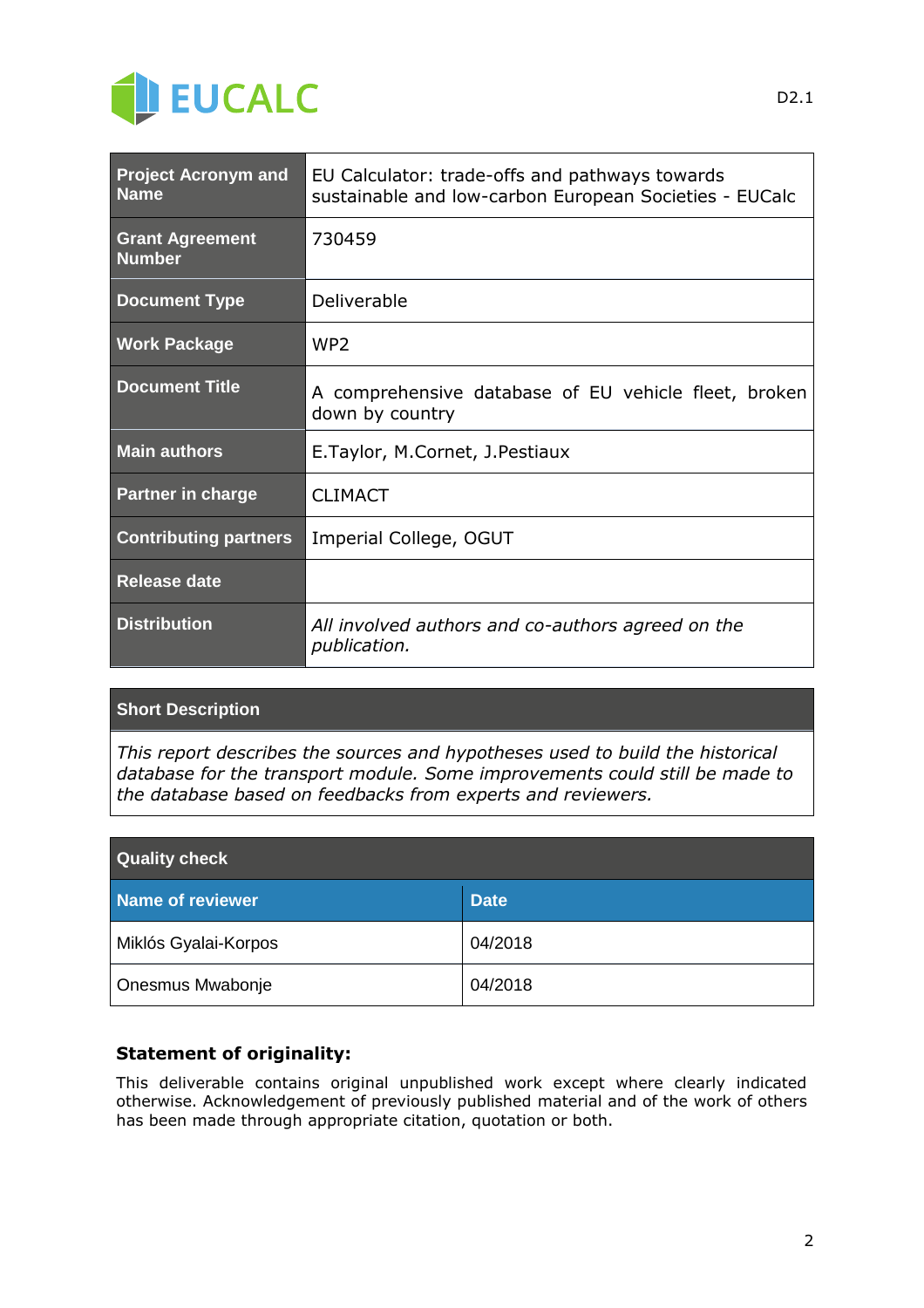

### **Table of Contents**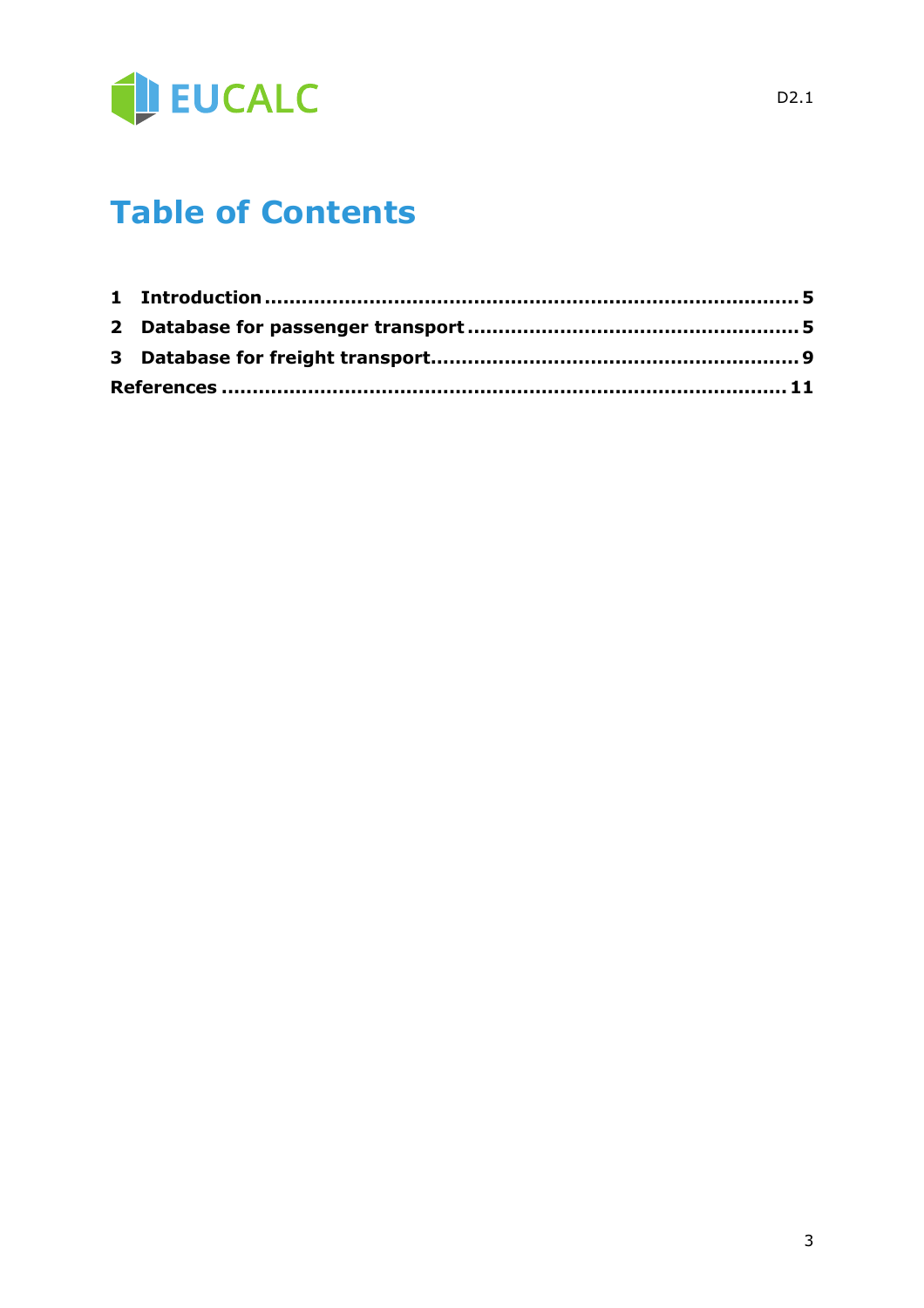# **DEUCALC**

## **List of abbreviations**

- BEV Battery Electric Vehicle
- CE Catenary Electric
- EU European Union
- FCEV Fuel Cell Electric Vehicle
- HDV Heavy Duty Vehicle
- ICE Internal Combustion Engine
- IWW Inland WaterWays
- LDV Light Duty Vehicle
- PHEV Plug-in Hybrid Electric Vehicle
- pkm Passenger-kilometer
- tkm Ton-kilometer
- veh Vehicle
- vkm Vehicle-kilometer
- 2W 2-Wheelers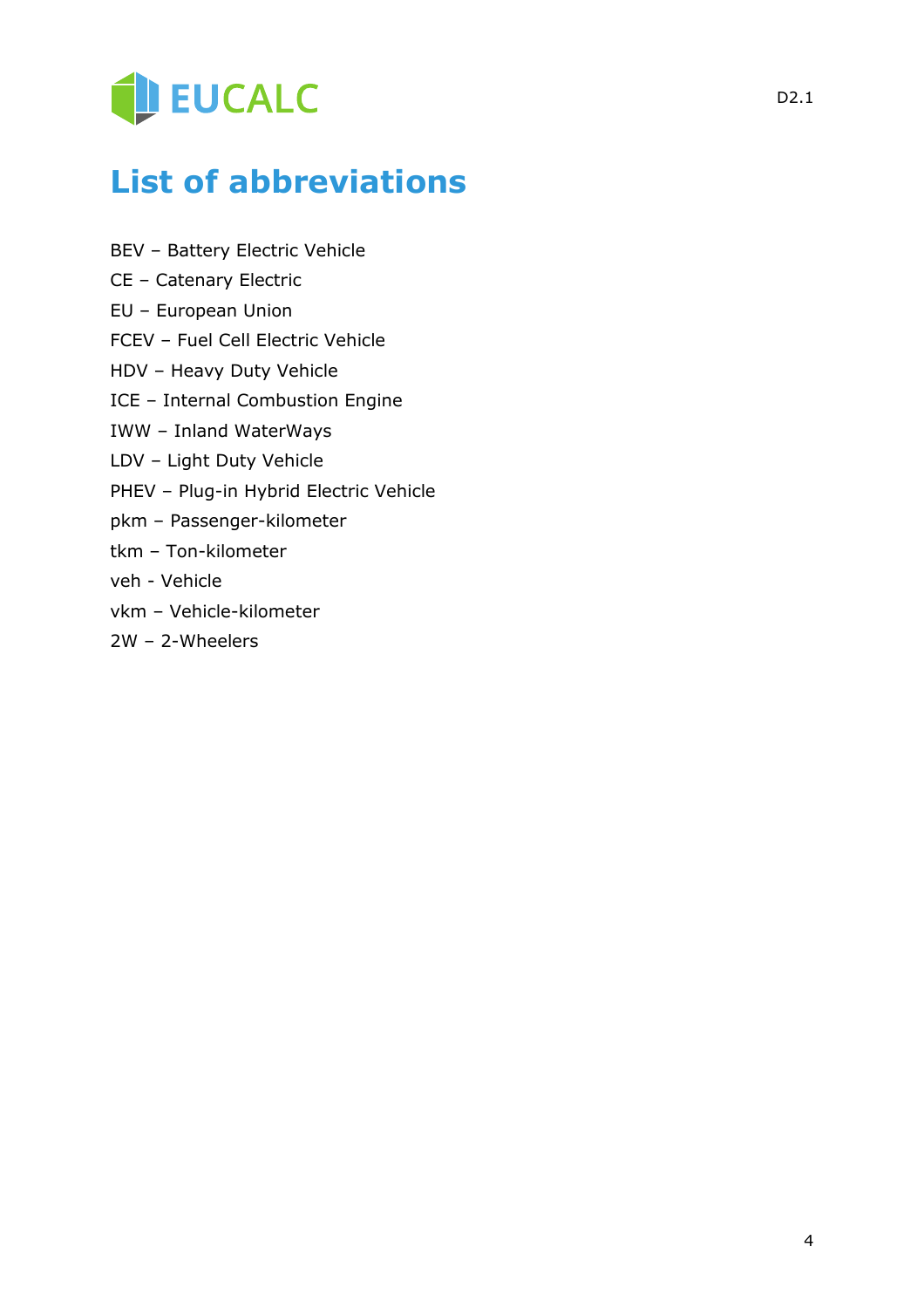

#### **1 Introduction**

The goal of this deliverable is to present the data sources and hypotheses used to build the historical [database](http://www.european-calculator.eu/?cdm_linkout=NzYx) for the transport module.

The geographical scope of this database covers all EU28 member states plus Switzerland. We also included data from Norway when available in the consulted sources. This is not part of the EU-Calc scope but could be helpful in further developments.

The reference base year for the European Calculator currently being developed is 2015. Therefore, all data for this year are needed. Previous year's data have also been collected when available, in order to get a sense of past trends, stretching as far back as to the 1970s.

This report is accompanied with a [database](http://www.european-calculator.eu/?cdm_linkout=NzYx) in Excel format which can be downloaded on the European calculator website<sup>1</sup>. The password is given in the ECAS submission comment. Each dataset is presented in a workbook, with a spreadsheet representing each subset (mode, vehicle type, or other). For each subset, a metadata table is attached with the sources along with data units for both the base year and the available historical data. Where necessary, the historical data is completed by computed data (either based on other collected data or by extrapolation). Table 1 presents colour coding used to complete the database.

*Table 1 – Legend for database filling*

**Legend** Data from specified source No data available Computed data (based on other data, extrapolation, or other)

#### **1.1 Foreseen improvements**

Based on stakeholder consultations, on exchanges with experts and with other consortium members, the dataset we propose in this deliverable could still be improved. Here are a few improvements that could be considered in the next steps:

- Consultation of Gemis database to improve or complete some data<sup>2</sup>
- Consultation of IATA database for refinement of air distance data $3$
- Inclusion of water transport for passenger
- Diversification of types and fuels considered for 2-Wheelers

-

<sup>&</sup>lt;sup>1</sup> Database is available here: [http://www.european-calculator.eu/?cdm\\_linkout=NzYx](http://www.european-calculator.eu/?cdm_linkout=NzYx) The passeword is provided in the ECAS submission comment

<sup>2</sup> <http://iinas.org/gemis.html>

<sup>3</sup> [http://www.iata.org/pressroom/media-kit/Documents/WATS-2017-mediakit](http://www.iata.org/pressroom/media-kit/Documents/WATS-2017-mediakit-summary.pdf)[summary.pdf](http://www.iata.org/pressroom/media-kit/Documents/WATS-2017-mediakit-summary.pdf)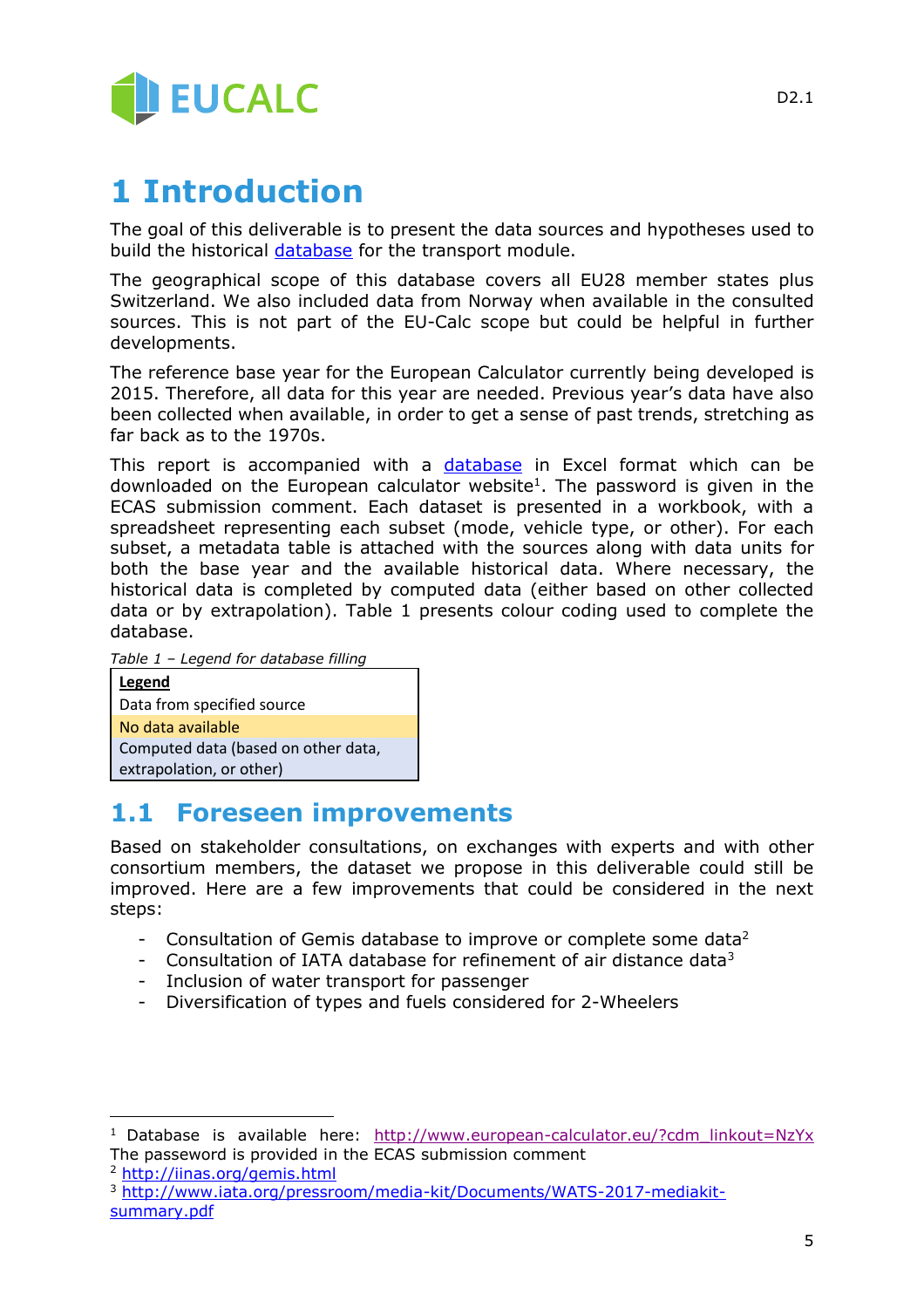

- Refinement of vehicle lifetime hypothesis based on European Parliament data $4$  and on Eropean Comission data $5$
- Refinement of hypothesis on biofuels and biogas<sup>6</sup>
- Inclusion of international transport and international vehicles delivering goods in Europe
- Refinement of the size definition for trucks based on EU definitions<sup>7</sup>

#### **2 Database for passenger transport**

The historic data collected for the passenger transport module, the hypothesis and the data sources are described in table 2.

The goal is to have, at least, all the data for the reference base year (2015).

| <b>Dataset</b>                    | <b>Description</b>                                                                              | <b>Main sources</b>                                                                                                                                                                                                                                             | <b>Hypotheses</b>                                                                                                                                                                                                                                                                                                                                                                                                                                                                                                                                                          |  |
|-----------------------------------|-------------------------------------------------------------------------------------------------|-----------------------------------------------------------------------------------------------------------------------------------------------------------------------------------------------------------------------------------------------------------------|----------------------------------------------------------------------------------------------------------------------------------------------------------------------------------------------------------------------------------------------------------------------------------------------------------------------------------------------------------------------------------------------------------------------------------------------------------------------------------------------------------------------------------------------------------------------------|--|
| Passenger<br>distance<br>[pkm]    | Distance travelled<br>by<br>by mode<br>passengers<br>(car, 2W, Bus, Metro &<br>Tram, Rail, Air) | Car, Bus, Metro & Tram, &<br>$\bullet$<br>Rail distance from 1995 to<br>2015, by country: EU<br>pocketbook 2017<br>2W, & Air distance from<br>2005 to 2010, by country:<br><b>TRACCS database</b><br>Air passengers from 2005<br>$\bullet$<br>to 2015: Eurostat | 2W distance from 2011 to 2015, by<br>country: linear extrapolation from<br>TRACCS data, based on average<br>growth during 2005-2010 period<br>Total land distance is assumed to be<br>the sum of car, 2W, Bus, Metro &<br>Tram, and rail distances. Active mode<br>distances are note considered here<br>Air distance from 2011 to 2015, by<br>country: the same growth is assumed<br>for distance travelled than for the<br>number of air passenger given by<br>Eurostat data. Air passenger distance<br>is calculated as the ratio of air<br>passenger and air distance. |  |
| Modal share<br>$\lceil \% \rceil$ | Share<br>of<br>total<br>land<br>distance by mode (car,<br>2W, Bus, Metro & Tram,<br>Rail)       | Not applicable<br>$\bullet$                                                                                                                                                                                                                                     | on "Passenger<br>Computed based<br>$\bullet$<br>distance" data here above                                                                                                                                                                                                                                                                                                                                                                                                                                                                                                  |  |
| Vehicle fleet<br>(# vehicles)     | Number of vehicles in<br>service by mode (car,<br>2W, Bus, Metro & Tram,<br>Rail, Air)          | Cars, 2W, Buses, & Rail<br>$\bullet$<br>from 1990 to 2015, by<br>country: EU pocketbook<br>2017<br>Aircrafts, from 2007 to<br>$\bullet$<br>2016,<br>by<br>country:<br>Eurostat                                                                                  |                                                                                                                                                                                                                                                                                                                                                                                                                                                                                                                                                                            |  |

*Table 2 – Database for passenger transport*

l <sup>4</sup> <http://eur-lex.europa.eu/legal-content/EN/ALL/?uri=CELEX:32009L0033> 5

[https://ec.europa.eu/clima/sites/clima/files/transport/vehicles/docs/ldv\\_mileage\\_improv](https://ec.europa.eu/clima/sites/clima/files/transport/vehicles/docs/ldv_mileage_improvement_en.pdf) [ement\\_en.pdf](https://ec.europa.eu/clima/sites/clima/files/transport/vehicles/docs/ldv_mileage_improvement_en.pdf)

<sup>6</sup> <https://www.eurobserv-er.org/biofuels-barometer-2017/>

<http://european-biogas.eu/wp-content/uploads/2016/05/BiomethInTransport.pdf> <http://iet.jrc.ec.europa.eu/remea/nreaps-and-progress-reports-data-portal>

<sup>7</sup> <https://www.transportpolicy.net/standard/eu-vehicle-definitions/>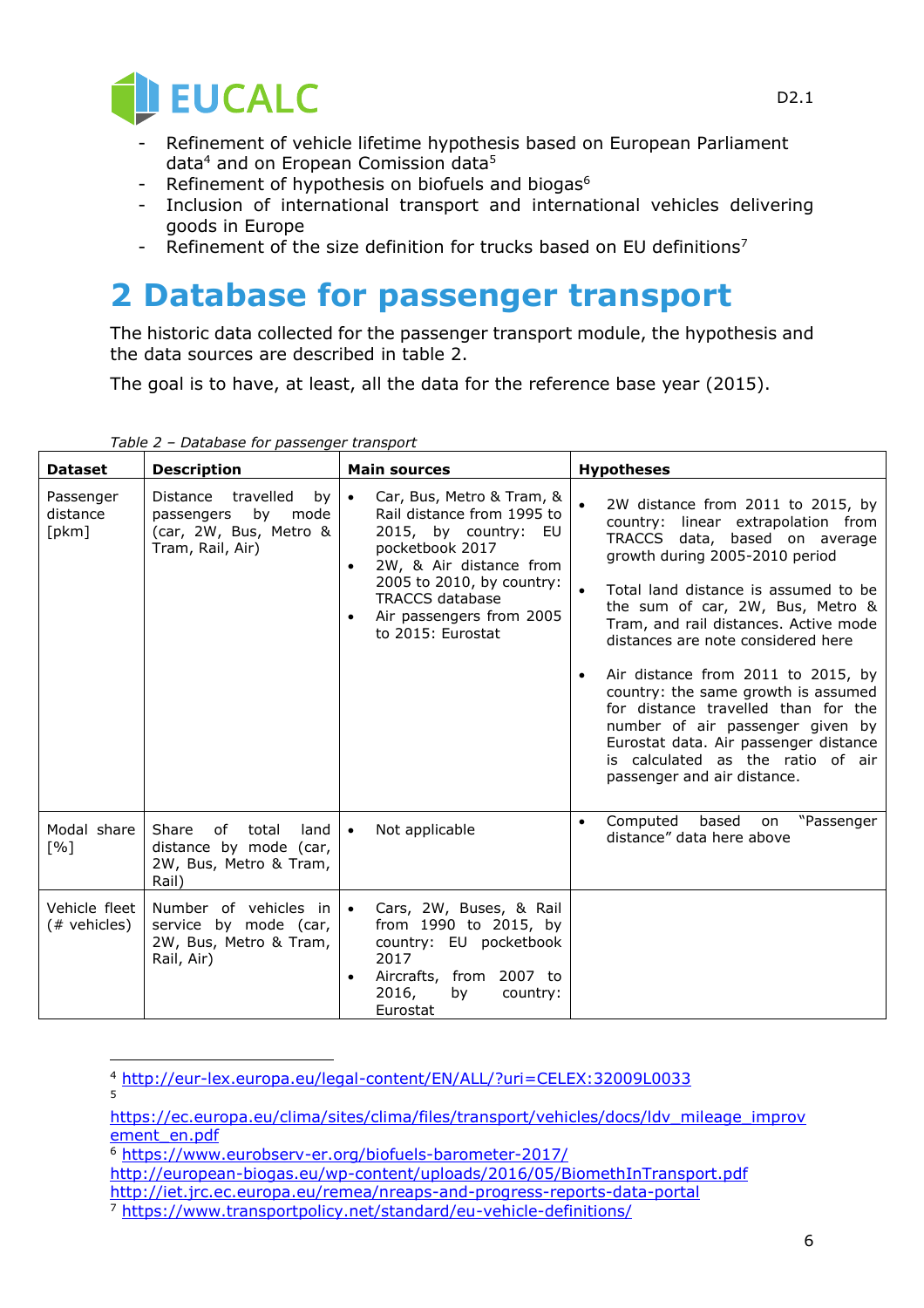

| Vehicle fleet<br>technology<br>share [%]                             | Share of vehicle fleet by<br>technology (ICE diesel,<br>ICE petrol, BEV, PHEV,<br>FCEV, Gas, Others)                                    | $\bullet$ | Cars, Buses for 2015, by<br>country: ACEA<br>Cars,<br>for<br>2015,<br>Switzerland: Eurostat<br>2W & Trains, from 2005 to<br>2010, by country: TRACCS                              | $\bullet$ | Cars, for the EU countries that are not<br>available in ACEA database (BG, CY,<br>MT): considered equal to EU average<br>2W, from 2011 to 2015, by country:<br>Same technology share as in 2010<br>(100% gasoline)<br>Trains, for 2011 to 2015: linear<br>extrapolation from TRACCS data,<br>based on average growth during 2005-<br>2010 period<br>Buses, for the EU countries that are<br>not available in ACEA database (BG,<br>CY, MT): considered equal to EU<br>average<br>Aircrafts: hypothesis that 100% of<br>aircrafts are ICE-kerosene aircrafts in<br>all countries                                                                                                                                                                                                                                                                                                                                                                                                                                                                                 |
|----------------------------------------------------------------------|-----------------------------------------------------------------------------------------------------------------------------------------|-----------|-----------------------------------------------------------------------------------------------------------------------------------------------------------------------------------|-----------|-----------------------------------------------------------------------------------------------------------------------------------------------------------------------------------------------------------------------------------------------------------------------------------------------------------------------------------------------------------------------------------------------------------------------------------------------------------------------------------------------------------------------------------------------------------------------------------------------------------------------------------------------------------------------------------------------------------------------------------------------------------------------------------------------------------------------------------------------------------------------------------------------------------------------------------------------------------------------------------------------------------------------------------------------------------------|
| Passenger<br>car size [%]                                            | Share of passenger car<br>fleet by size $8$ (small,<br>lower-medium,<br>upper-<br>medium, executive)                                    |           | # of cars by size, for 2005-<br>2010, by country: TRACCS                                                                                                                          |           | Cars, for 2011 to 2015, by country:<br>linear extrapolation from TRACCS<br>data, based on average growth during<br>2005-2010 period                                                                                                                                                                                                                                                                                                                                                                                                                                                                                                                                                                                                                                                                                                                                                                                                                                                                                                                             |
| Passenger<br>vehicle<br>lifetime<br>[year]<br>or<br>[km]             | lifetime<br>of<br>Average<br>vehicles for the different<br>types of vehicles (cars,<br>2W, Buses, Metros &<br>Trams, Trains, Aircrafts) | $\bullet$ | Cars, & Buses average<br>fleet age for 2015, by<br>country: ACEA<br>Trains average lifetime in<br>years, 2015 EU level: IVL<br>Aircrafts average lifetime,<br>2015 EU level: IATA |           | Cars average lifetime in km is<br>considered equal to 180 000 km at EU<br>level<br>Cars average lifetime in km for each<br>country is computed based on EU<br>average lifetime and on average fleet<br>follow:<br>by<br>country<br>age<br>as<br>EU_average_km<br>X<br>(Country_average_fleet_age/<br>EU_average_fleet_age)<br>2W average lifetime in<br>km is<br>considered equal to 100 000 km at EU<br>level<br>2W average lifetime in km for each<br>country is computed based on EU<br>average lifetime and on average fleet<br>by<br>country<br>follow:<br>age<br>as<br>EU_average_km<br>X<br>(Country_average_fleet_age/<br>EU_average_fleet_age)<br>Buses average lifetime in km is<br>considered equal to 400 000 km at EU<br>level<br>Buses average lifetime in km for each<br>country is computed based on EU<br>average lifetime and on average fleet<br>follow:<br>age<br>by<br>country<br>as<br>EU_average_km<br>(Country_average_fleet_age/<br>EU_average_fleet_age)<br>Metros & Trams average lifetime is<br>considered equal to trains lifetime |
| Passenger<br>new sales of<br>vehicles $\lceil # \rceil$<br>vehicles] | Number of new sales<br>vehicles by mode (car,<br>2W, Bus)                                                                               | $\bullet$ | Car, 2W, & Buses new<br>sales, from 2007 to 2016,<br>by country: Eurostat                                                                                                         |           |                                                                                                                                                                                                                                                                                                                                                                                                                                                                                                                                                                                                                                                                                                                                                                                                                                                                                                                                                                                                                                                                 |

<sup>&</sup>lt;sup>8</sup> As defined in TRACCS database

 $\overline{a}$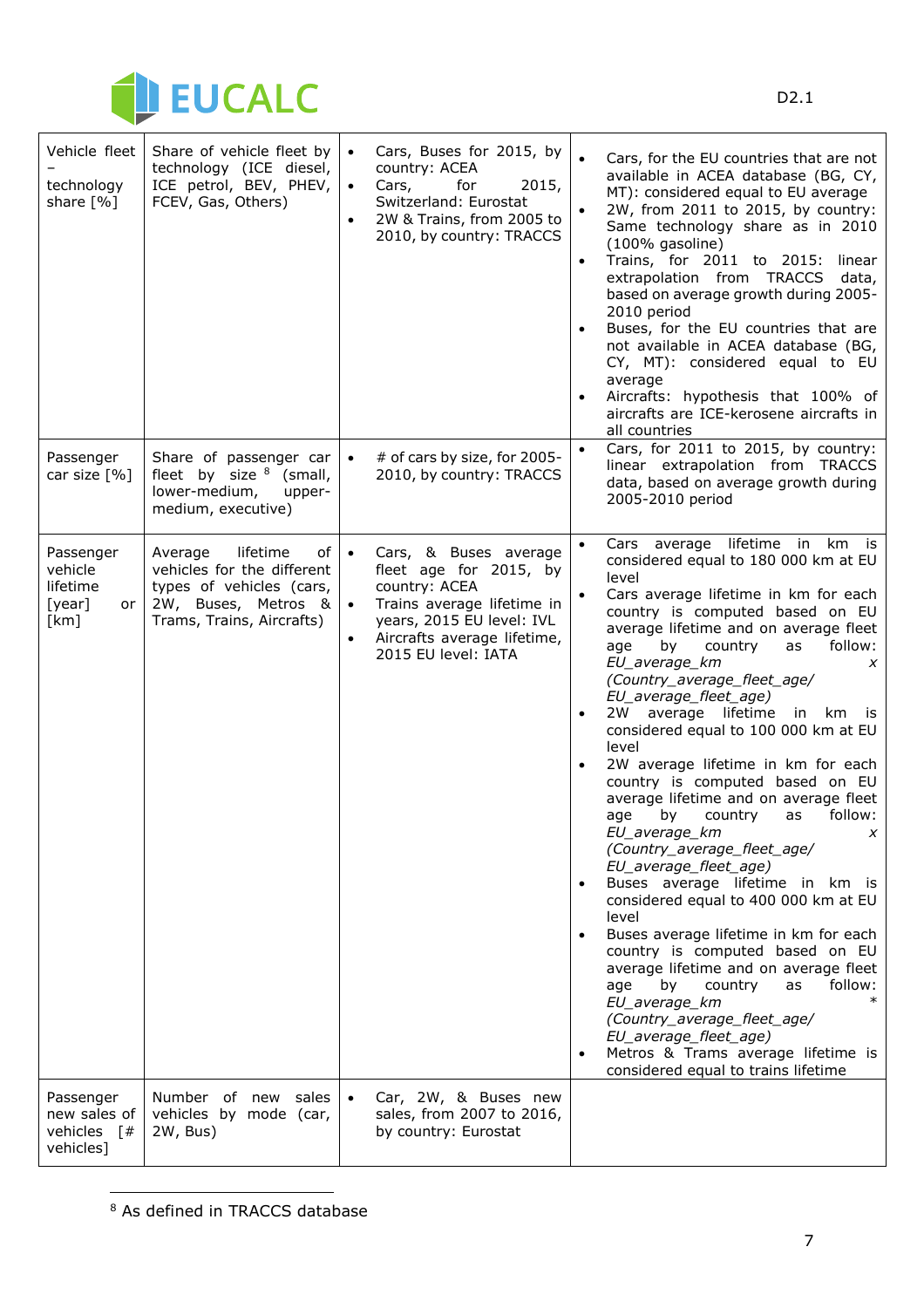

-

| New sales -<br>technology<br>share [%]                       | Share of new sales by<br>technology (ICE,<br>BEV,<br>PHEV,<br>FCEV,<br>Gas,<br>Others)                                                                                                             | $\bullet$ | Car, for 2015, by country:<br>Eurostat, TRACCS & ACEA<br>2W, for 2005 to 2010, by<br>country: TRACCS<br>Bus, for 2013 to 2016, by<br>country: Eurostat (only for<br>countries for which it is<br>available: BE, EE, FR, IT,<br>CY, HU, MT, FI, SE, NO,<br>CH) | $\bullet$<br>$\bullet$<br>$\bullet$ | Cars: Missing data for some countries<br>is replaced by EU average<br>2W: Technology share in 2015 is<br>considered the same as technology<br>share in 2010<br>Buses: For the countries for which data<br>is not fully available, the weighted<br>average of countries with data is used)                                                                                                                                                                                         |
|--------------------------------------------------------------|----------------------------------------------------------------------------------------------------------------------------------------------------------------------------------------------------|-----------|---------------------------------------------------------------------------------------------------------------------------------------------------------------------------------------------------------------------------------------------------------------|-------------------------------------|-----------------------------------------------------------------------------------------------------------------------------------------------------------------------------------------------------------------------------------------------------------------------------------------------------------------------------------------------------------------------------------------------------------------------------------------------------------------------------------|
| Vehicle<br>occupancy<br>[pkm/vkm]                            | Average<br>number<br>οf<br>passenger<br>in<br>road<br>vehicles <sup>9</sup> (car, 2W, bus)                                                                                                         | $\bullet$ | Car, 2W & Bus, for 2005-<br>2010, by country: TRACCS                                                                                                                                                                                                          | $\bullet$                           | Car, 2W & Bus, for 2011 - 2015, by<br>country: linear extrapolation from<br>TRACCS data, based on average<br>growth during 2005-2010 period                                                                                                                                                                                                                                                                                                                                       |
| Vehicle<br>utilization<br>rate<br>[vkm/veh]                  | Average<br>number<br>of<br>kilometres travelled<br>by<br>vehicle (car, 2W, bus)                                                                                                                    | $\bullet$ | Car, 2W & Bus, for 2005-<br>2010, by country: TRACCS                                                                                                                                                                                                          |                                     | Car, 2W & Bus, for 2011 - 2015, by<br>country: linear extrapolation from<br>TRACCS data, based on average<br>growth during 2005-2010 period                                                                                                                                                                                                                                                                                                                                       |
| Vehicle<br>energy<br>efficiency<br>[MJ/km]<br>or<br>[MJ/pkm] | Energy consumption of<br>new vehicles per mode &<br>technology                                                                                                                                     | $\bullet$ | Cars energy consumption:<br><b>VUB &amp; KUL (2017)</b><br>Bus energy consumption:<br>McMaster<br>University<br>(2015)<br>Aviation, train<br><u>&amp;</u><br>2W<br>energy consumption: ICCT<br>Calc (2012)                                                    |                                     | Energy consumption of new vehicles is<br>considered to be the same in all<br>countries                                                                                                                                                                                                                                                                                                                                                                                            |
| Energy<br>vector<br>mix<br>[%]                               | Share of different energy<br>vectors in the energy mix<br>(conventional, biomass,<br>efuels <sup>10</sup> shares in diesel,<br>gasoline, gas & kerosene,<br>electricity)                           | $\bullet$ | Share<br>renewable<br>of<br>energy in transport, for<br>2007-2016, by country:<br>Eurostat<br>Share of biofuels in diesel<br>and in gasoline, for 2015,<br>EU-wide: USDA Foreign<br>Agricultural Service                                                      | $\bullet$<br>$\bullet$<br>$\bullet$ | Share of efuels is considered null<br>Share of bio-diesel in each country is<br>computed<br>follow:<br>as<br>EU_average_share_Diesel<br>(Country_transport_renewable_share/<br>EU_transport_renewable_share)<br>Share of bio-ethanol in gasoline in<br>each country is computed as follow:<br>EU_average_share_gasoline<br>(Country_transport_renewable_share/<br>EU transport renewable share)<br>Share of bio-gas is considered equal to<br>the share of renewable in transport |
| Others                                                       | Share of international<br>$\bullet$<br>& Intra-EU aviation<br>[%]<br>Average number of<br>$\bullet$<br>vehicles<br>necessary<br>for a given transport<br>demand [veh/pkm]<br>(for rail & aviation) |           | Share of international &<br>Intra-EU aviation energy<br>demand: PRIMES EU Ref<br>16<br>Average<br>number<br>of<br>vehicles in EU: Eurostat<br>(see here above)<br>Transport demand: see<br>distance<br>passenger<br>database here above                       | $\bullet$<br>$\bullet$              | The share of international & Intra-EU<br>aviation activity is equal to the share<br>of international & Intra-EU aviation<br>energy demand<br>Average number of vehicles necessary<br>for a given transport demand is<br>considered equal to: Average number<br>of vehicles in EU/ transport demand by<br>mode                                                                                                                                                                     |

<sup>&</sup>lt;sup>9</sup> For aviation, the model computes energy consumption and emissions based on the consumption per passenger kilometre and not based on vehicle-kilometres. Therefore, we don't need vehicle occupancy data for this transport

<sup>&</sup>lt;sup>10</sup> E-fuels are gaseous and liquid fuels such as hydrogen, methane, synthetic petrol, and diesel fuels generated from renewable electricity [\(Dena, 2017\)](https://www.vda.de/dam/vda/publications/2017/E-Fuels-Study/E-Fuels%20Study.pdf)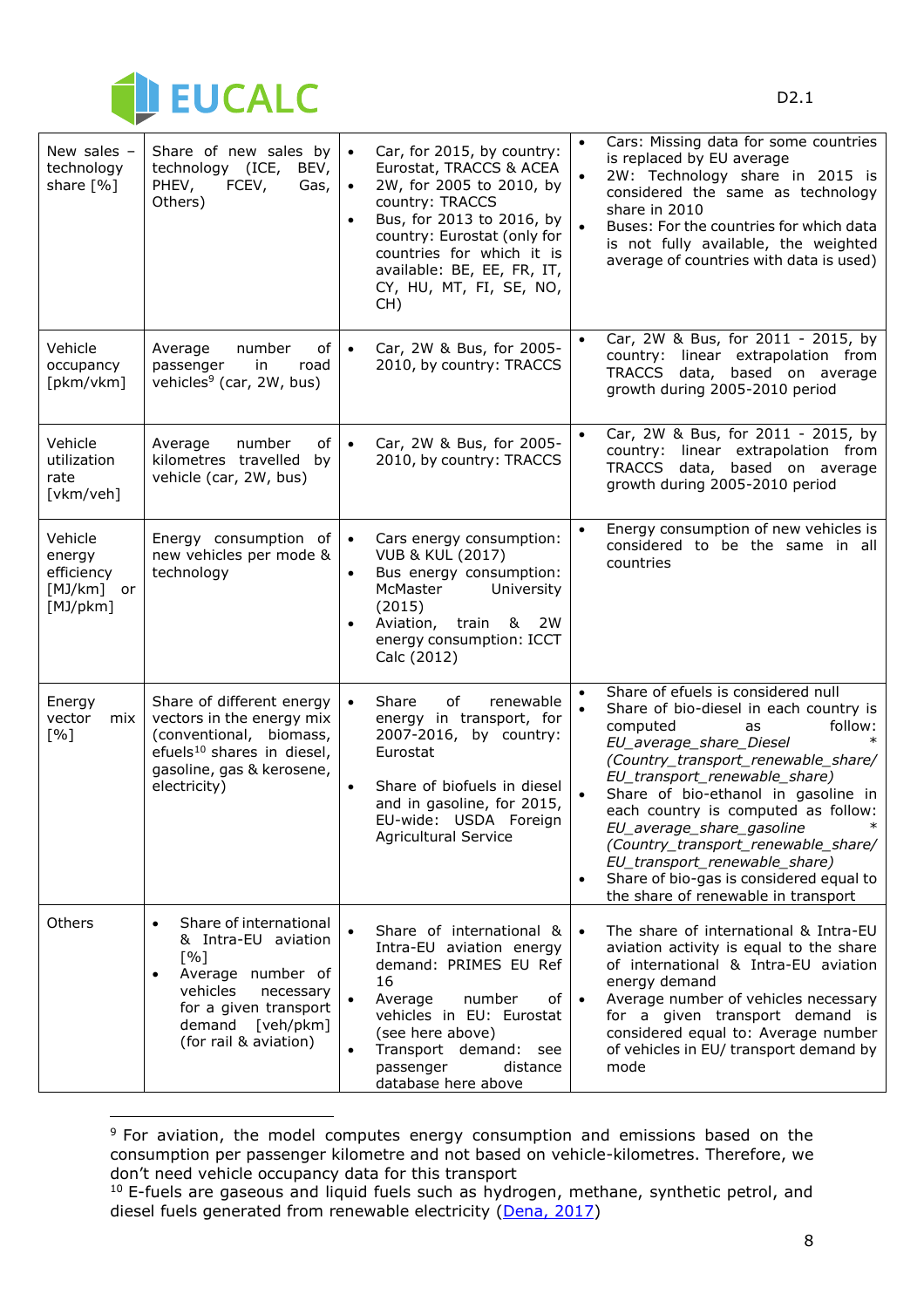

|  | rate of •<br>Renewal                                                                                                       | Renewal rate of vehicles:               |
|--|----------------------------------------------------------------------------------------------------------------------------|-----------------------------------------|
|  | vehicles [%] (rail &<br>aviation)                                                                                          | based on lifetime data<br>here above    |
|  | Emission intensity of $\cdot$<br>fuels<br>[tCO2/TJ, 1<br>kgCH4/TJ,<br>kgN2O/TJ] (Gasoline,<br>Diesel,<br>Gas,<br>Kerosene) | Emission intensity<br>οf<br>fuels: IPPC |

## **3 Database for freight transport**

The historic data collected for the freight transport module, the hypothesis and the data sources are described here after.

The goal is to have, at least, all the data for the reference year (2015).

| <b>Dataset</b>                           | <b>Description</b>                                                                                  | <b>Main sources</b>                                                                                                                                                                                                                                                        | <b>Hypotheses</b>                                                                                                                                                                                                                                                                                                                                                                                                                                                                                                                                                                                     |
|------------------------------------------|-----------------------------------------------------------------------------------------------------|----------------------------------------------------------------------------------------------------------------------------------------------------------------------------------------------------------------------------------------------------------------------------|-------------------------------------------------------------------------------------------------------------------------------------------------------------------------------------------------------------------------------------------------------------------------------------------------------------------------------------------------------------------------------------------------------------------------------------------------------------------------------------------------------------------------------------------------------------------------------------------------------|
| Freight<br>distance<br>[tkm]             | Distance travelled for<br>freight by mode (road,<br>rail, IWW, sea, air)                            | Road, Rail, IWW demand<br>$\bullet$<br>from 1995 to 2015, by<br>pocketbook<br>country:<br>EU<br>2017<br>demand from 1990 to 2015,<br>$\bullet$<br>by country: EU pocketbook<br>2017<br>Air, & Sea demand from<br>$\bullet$<br>1995 to 2015, EU-wide: EU<br>pocketbook 2017 | Air demand by country is calculated as<br>follow<br>for<br>EU <sub>28</sub><br>countries:<br>Total_EU28_air_demand<br>(Country_road_demand/<br>Total_EU28_road_demand)<br>Air demand by country is calculated as<br>for<br>Switzerland:<br>follow<br>(Total_EU28_air_demand<br>$\ast$<br>Total_EU28_road_demand)<br>CH_road_demand<br>The same methodology is applied for<br>$\bullet$<br>Sea transport demand<br>Caveat: this hypothesis means that<br>not all sea shipping is allocated to<br>countries that have sea shores, part of<br>it is allocated to countries that don't<br>have sea shores |
| Modal share<br>[%]                       | Share<br>of<br>total<br>land<br>distance<br>by<br>mode<br>(road, rail, IWW, sea,<br>air)            | Not applicable<br>$\bullet$                                                                                                                                                                                                                                                | Computed based on "Freight distance"<br>data here above                                                                                                                                                                                                                                                                                                                                                                                                                                                                                                                                               |
| Vehicle fleet<br>(# vehicles)            | Number of vehicles in<br>service<br>by<br>mode<br>(trucks, trains,<br>boats,<br>aircrafts)          | Trucks, from 1995 to 2015,<br>$\bullet$<br>by country: EU pocketbook<br>2017<br>Trains, from 2000 to 2015,<br>$\bullet$<br>by country: EU pocketbook<br>2017<br>Boats, & Aircrafts 2016, by<br>$\bullet$<br>EU pocketbook<br>country:<br>2017                              | For boats and aircrafts, the number of<br>vehicles in 2015 is considered equal to<br>the number of vehicles in 2016                                                                                                                                                                                                                                                                                                                                                                                                                                                                                   |
| Vehicle fleet<br>technology<br>share [%] | Share of vehicle fleet by<br>technology (ICE diesel,<br>ICE petrol, BEV, PHEV,<br>FCEV, Gas, Other) | Trucks, for<br>2015,<br>by<br>$\bullet$<br>country: ACEA, Eurostat<br>Trains, for 2005 to 2010, by<br>$\bullet$<br>country: TRACCS                                                                                                                                         | Trucks, for the EU countries that are<br>not available in ACEA database (BG,<br>CY, MT): considered equal to EU<br>average                                                                                                                                                                                                                                                                                                                                                                                                                                                                            |

D2.1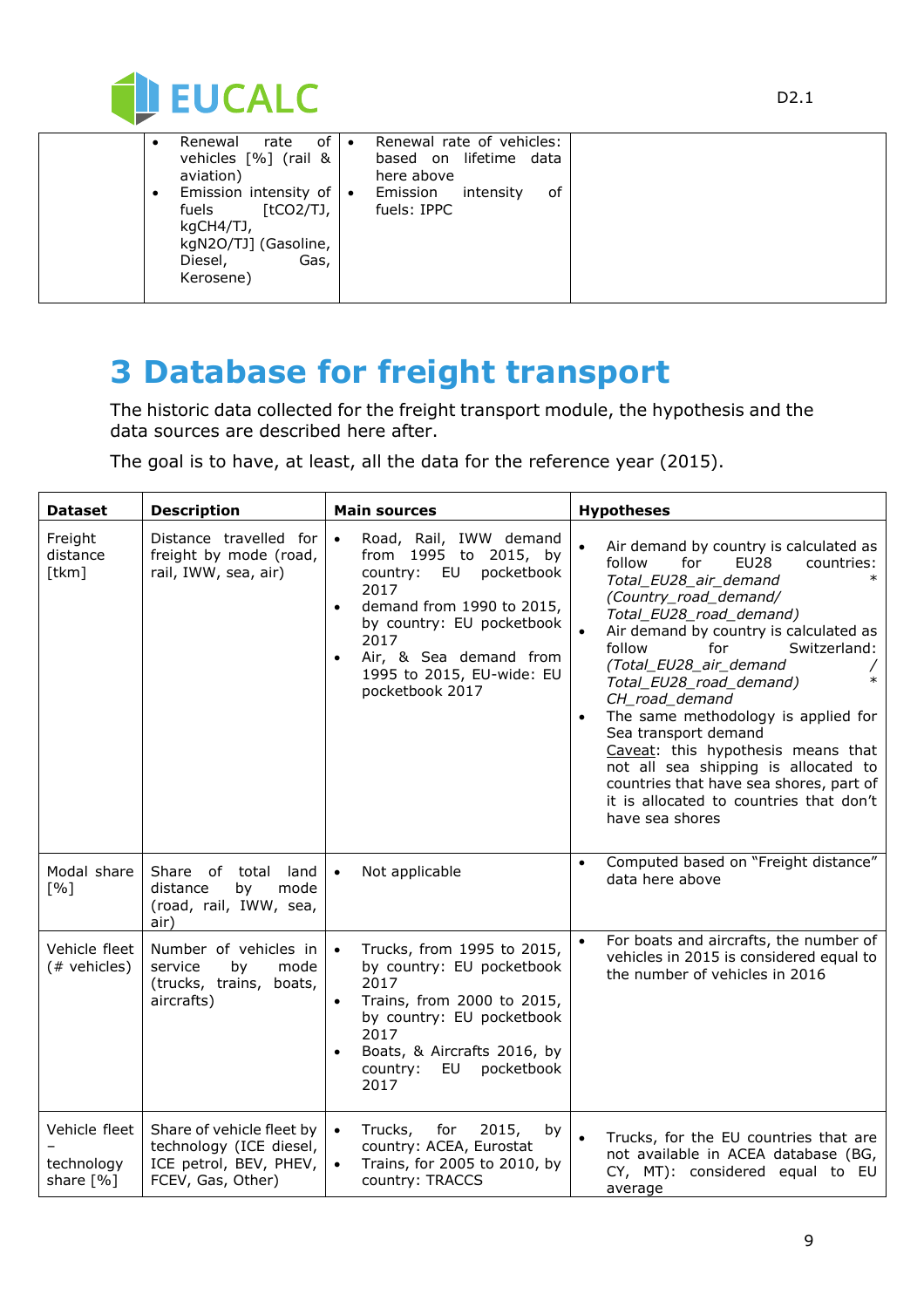

|                                                                                         |                                                                                                                                                           |                                                                                                                                                                                                                                        | Trains, for 2011 to 2015:<br>linear<br>$\bullet$<br>extrapolation from TRACCS<br>data,<br>based on average growth during 2005-<br>2010 period<br>Aircrafts & Boats: hypothesis that<br>$\bullet$<br>100% are ICE-conventional in all<br>countries                                                                                                                                                                                                                                                                        |
|-----------------------------------------------------------------------------------------|-----------------------------------------------------------------------------------------------------------------------------------------------------------|----------------------------------------------------------------------------------------------------------------------------------------------------------------------------------------------------------------------------------------|--------------------------------------------------------------------------------------------------------------------------------------------------------------------------------------------------------------------------------------------------------------------------------------------------------------------------------------------------------------------------------------------------------------------------------------------------------------------------------------------------------------------------|
| Trucks size<br>[%]                                                                      | Share of trucks fleet by<br>size (small, medium,<br>heavy)                                                                                                | # of trucks by size, for<br>$\bullet$<br>2005-2010,<br>country:<br>by<br><b>TRACCS</b>                                                                                                                                                 | Trucks, for 2011 to 2015, by country:<br>linear extrapolation from TRACCS<br>data, based on average growth during<br>2005-2010 period                                                                                                                                                                                                                                                                                                                                                                                    |
| Freight<br>vehicle<br>lifetime<br>[year]<br>or<br>[km]                                  | lifetime<br>of<br>Average<br>vehicles<br>for<br>the<br>different<br>of<br>types<br>vehicles (Trucks, Boats,<br>Trains, Aircrafts)                         | Trucks average fleet age for<br>$\bullet$<br>2015, by country: ACEA<br>Trains average lifetime in<br>$\bullet$<br>years, 2015 EU level: IVL<br>Aircrafts average lifetime,<br>$\bullet$<br>2015 EU level: IATA                         | Trucks average lifetime in km is<br>$\bullet$<br>considered equal to 400 000 km at EU<br>level<br>$\bullet$<br>Trucks average lifetime in km for each<br>country is computed based on EU<br>average lifetime and on average fleet<br>follow:<br>age<br>by<br>country<br>as<br>$\ast$<br>EU_average_km<br>(Country_average_fleet_age/<br>EU_average_fleet_age)<br>Boat average lifetime is considered<br>equal to 30 years                                                                                                |
| Freight new<br>sales<br>οf<br>vehicles<br>$\lceil # \rceil$<br>vehicles]                | Number of new sales<br>vehicles<br>mode<br>by<br>(Small<br>&<br>Medium<br>trucks, heavy trucks)                                                           | Trucks new sales, from 2015<br>$\bullet$<br>to 2017, by country: ACEA                                                                                                                                                                  |                                                                                                                                                                                                                                                                                                                                                                                                                                                                                                                          |
| Vehicle load<br>factor<br>[tkm/vkm]                                                     | load<br>of a<br>Average<br>vehicle (trucks)                                                                                                               | Trucks, for 2007-2016, by<br>$\bullet$<br>country: Eurostat                                                                                                                                                                            |                                                                                                                                                                                                                                                                                                                                                                                                                                                                                                                          |
| Vehicle<br>utilization<br>rate<br>[vkm/veh]                                             | number<br>of<br>Average<br>kilometres travelled by<br>vehicle (tucks)                                                                                     | Trucks, for 2005-2010, by<br>$\bullet$<br>country: TRACCS                                                                                                                                                                              | Trucks, for 2011 - 2015, by country:<br>$\bullet$<br>linear extrapolation from TRACCS<br>data, based on average growth during<br>2005-2010 period                                                                                                                                                                                                                                                                                                                                                                        |
| Vehicle<br>energy<br>efficiency<br>[MJ/km] or<br>[MJ/tkm]                               | Energy consumption of<br>new vehicles per mode<br>& technology                                                                                            | Diesel trucks and trains<br>$\bullet$<br>energy consumption: ICCT<br>Boat energy consumption:<br>$\bullet$<br><b>TRACCS</b>                                                                                                            | Energy consumption of new vehicles is<br>$\bullet$<br>considered to be the same in all<br>countries<br>Energy consumption of alternative<br>$\bullet$<br>powertrains trucks is computed as<br>follow:<br>E_Diesel_Truck*<br>(E_Other_Car/E_Diesel_car)                                                                                                                                                                                                                                                                   |
| Energy<br>vector<br>mix<br>[%]<br>Same<br>data<br>for<br>than<br>passenger<br>transport | Share<br>different<br>of<br>energy vectors in the<br>energy<br>mix<br>(conventional,<br>biomass, efuels shares<br>in diesel, gasoline, gas<br>& kerosene) | Share of renewable energy<br>$\bullet$<br>in transport, for 2007-2016,<br>by country: Eurostat<br>Share of biofuels in diesel<br>$\bullet$<br>and in gasoline, for 2015,<br>EU-wide:<br>Foreign<br>USDA<br><b>Agricultural Service</b> | Share of efuels is considered null<br>$\bullet$<br>Share of bio-diesel in each country is<br>$\bullet$<br>computed<br>follow:<br>as<br>EU_average_share_Diesel<br>(Country_transport_renewable_share/<br>EU_transport_renewable_share)<br>Share of bio-ethanol in gasoline in<br>each country is computed as follow:<br>EU_average_share_gasoline<br>(Country_transport_renewable_share/<br>EU_transport_renewable_share)<br>Share of bio-gas is considered equal to<br>$\bullet$<br>the share of renewable in transport |
| Others                                                                                  | Share<br>of<br>$\bullet$<br>international<br>&                                                                                                            |                                                                                                                                                                                                                                        | The share of international & Intra-EU<br>aviation activity is equal to the share                                                                                                                                                                                                                                                                                                                                                                                                                                         |